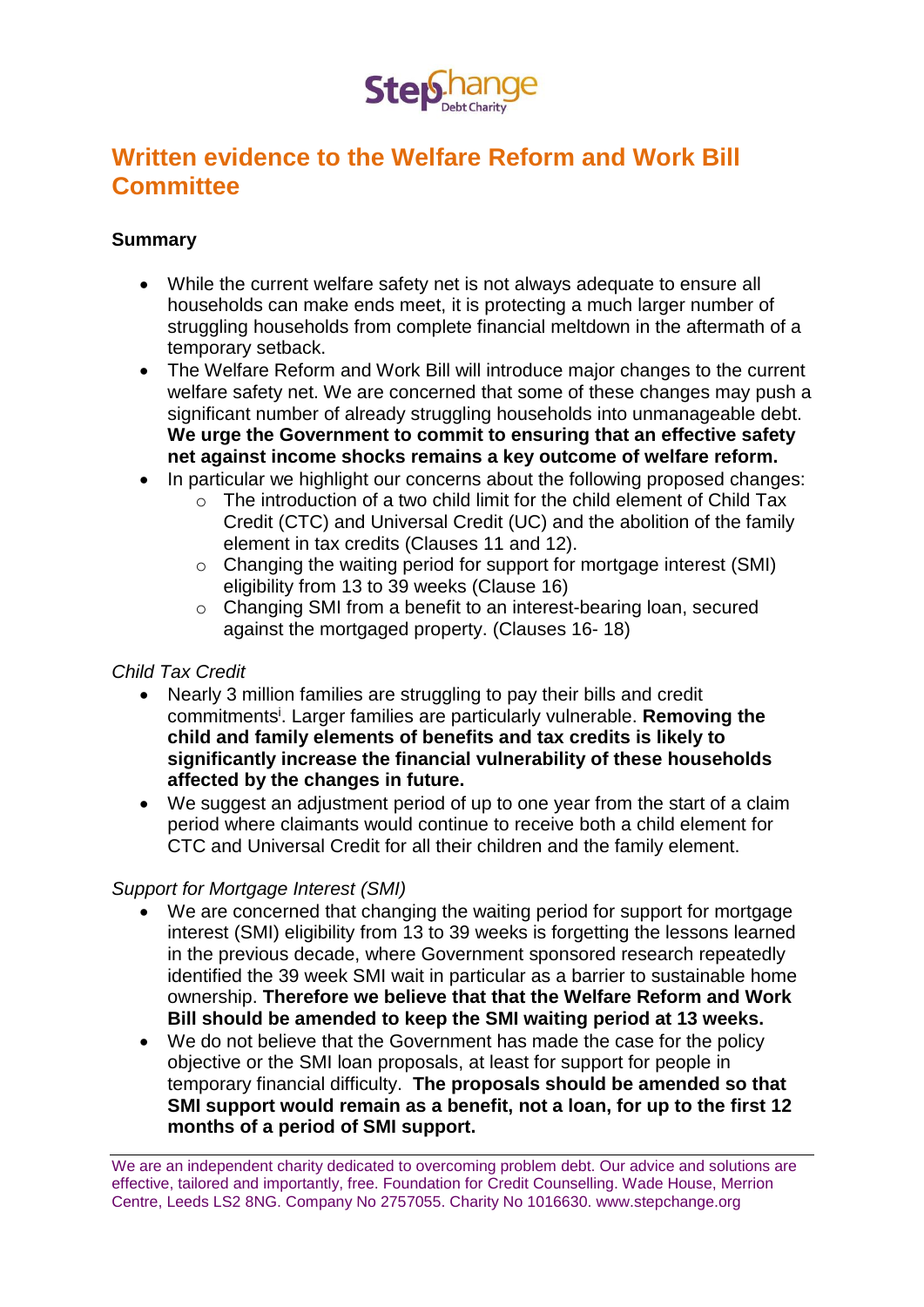

### **Background on household debt**

**1.** StepChange Debt Charity is the largest specialist provider of free, independent debt advice operating across the UK. In 2014, almost 600,000 people came to us for help with their debts.

**2.** Around 15 million people are financially vulnerable - falling behind on bills and using credit to meet essential costs. 2.9 million are in severe problem debt. Debt drives mental and physical health problems, splits families, causes unemployment and worsens productivity. We estimate the social costs of these problems to be £8.3 billion.

**3.** The causes of problem debt can be complex. But when people struggle to make ends meet or experience income shocks that they can't adjust to quickly, severe financial difficulty can follow close behind. As experts in household debt we see the links between low pay, insecure employment and problem debt every day. So we warmly welcomed the Summer Budget announcement of an enhanced National Living Wage. But without the support of effective safety nets at the point when people face income shocks this won't be enough to keep households in financial difficulties afloat.

### **Welfare Benefits, income shocks and debt**

**4.** Almost two thirds of our clients cite an income shock such as redundancy, reduced hours or illness as the key factor that led to them falling into debt. Nationally, only one in three people (34%) believe they could meet the cost of essential bills if they faced a 25% drop in their income.

**5.** For people experiencing income shocks, welfare benefits and tax credits provide a vital safety net. Around 28% of people calling StepChange Debt Charity this year had a budget deficit, even after receiving our detailed budgeting advice. This means they could not meet ongoing essential household expenditure in their current circumstances. But without the support of benefits and tax credits this would increase hugely - 67% of our clients would have deficit budgets, including 55% of our clients in working households. This is without including the contribution of housing benefits.

**6.** We would emphasis that the risk of debt following an income shock is an issue for working households as well as households with no adult currently in work. Around 57% of people seeking debt advice from StepChange Debt Charity are in households where someone was in full time work, part time work or self-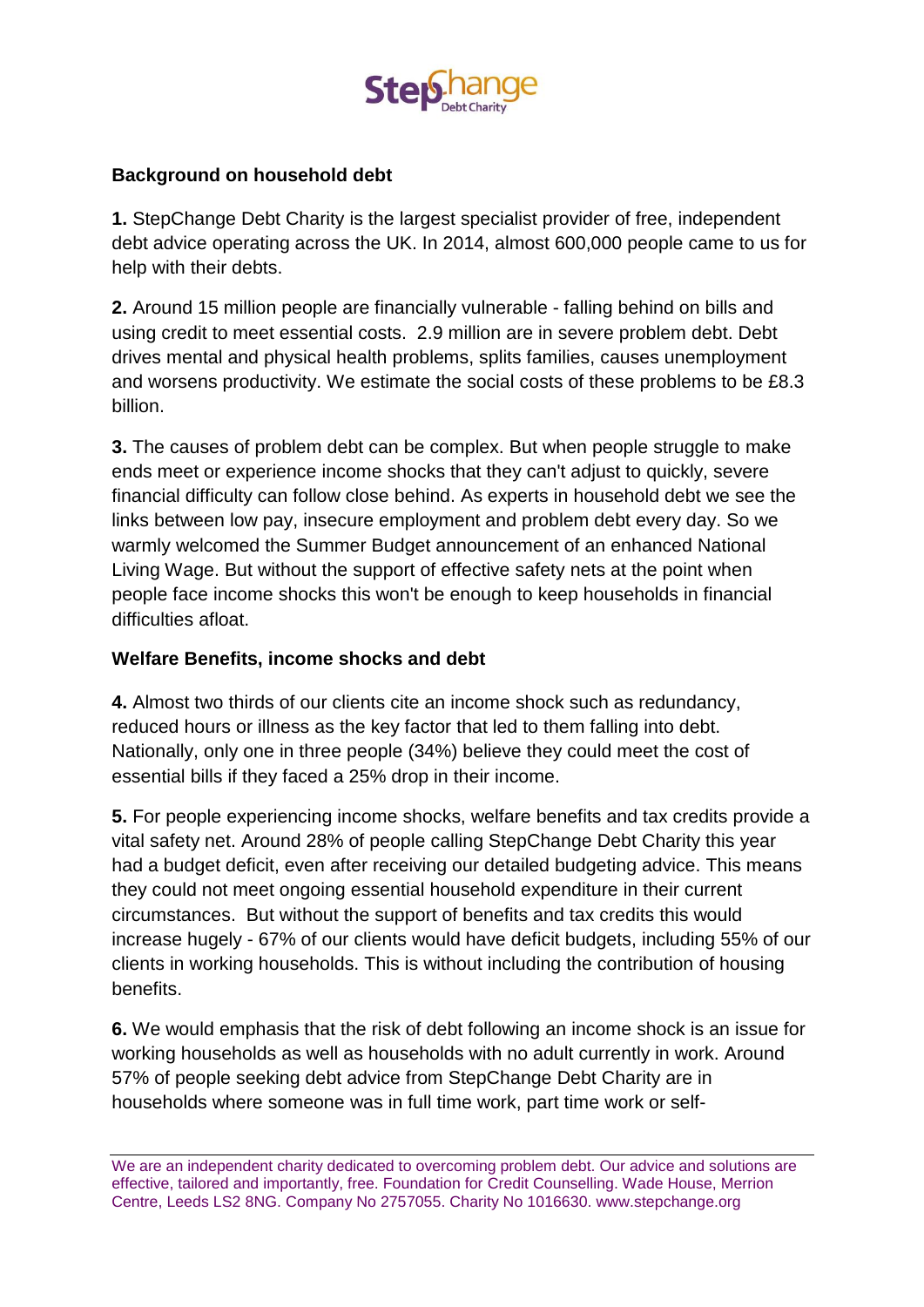

employment. Over half of these said a shock to their household income was the main cause of their debt problem.

**7.** So while the current welfare safety net is not always adequate to ensure all households can make ends meet, it is protecting a much larger number of struggling households from complete financial meltdown in the aftermath of a temporary setback, until their circumstances improve.

### **The Welfare Reform and Work Bill and household debt**

**8.** The Welfare Reform and Work Bill will introduce major changes to the current welfare safety net. StepChange Debt Charity is concerned that some of these changes may push a significant number of already struggling households into unmanageable debt. In particular we highlight our concerns about the following proposed changes:

- The introduction of a two child limit for the child element of Child Tax Credit (CTC) and Universal Credit (UC) and the abolition of the family element in tax credits (Clauses 11 and 12).
- Changing the waiting period for support for mortgage interest (SMI) eligibility from 13 to 39 weeks (Clause 16)
- Changing SMI from a benefit to an interest-bearing loan, secured against the mortgaged property. (Clauses 16- 18)

### **The introduction of a two child limit for the child element of Child Tax Credit and Universal Credit and the abolition of the family element in tax credits and the first child element in Universal Credit (Clauses 11 and 12)**

**9.** We know that households with dependent children can be especially vulnerable to debt. Almost 1.4 million UK families are currently in problem debt and nearly 3 million families are struggling to pay their bills and credit commitments<sup>ii</sup>. Larger families are particularly vulnerable. They are already more likely to be in arrears than smaller families<sup>iii</sup> and in greater need of a safety net following an income shock due to higher irreducible expenditure.

**10.** Our experience of problem debt is that small margins make a big difference. A small budget surplus can help a household begin to recover from problem debt, with the right support and forbearance from creditors. But even a small budget deficit can leave households unable to pay for essential housing costs, or food or fuel, without resorting to credit (often high cost credit) that can quickly spiral out of control.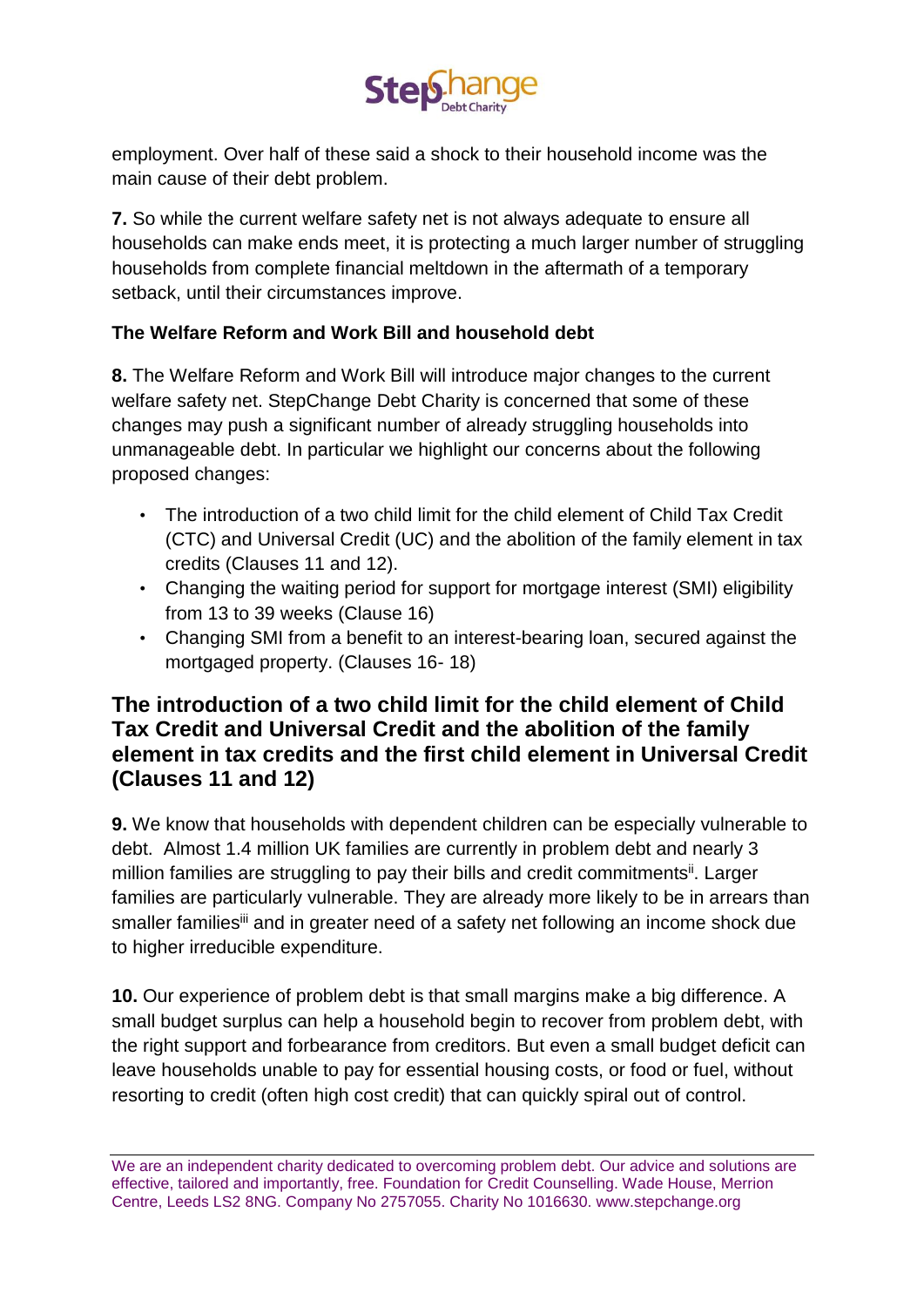

**10.** Analysis based on some of our clients (people who called us in the first half of 2015 who receive CTC) shows that the proposed reduction in the CTC safety net is likely to significantly increase the financial vulnerability of households affected by the changes in future; pushing the majority of these households into deficit budgets.

*The effect of capping the child element to two children (assuming all households with more than two children are affected):*

- Currently 17% of CTC recipients among our clients with three or more children show a deficit budget; placing the limit on support to two children would increase this to 90%
- 69% of our clients in receipt of CTC with deficit budgets have arrears on rent, or mortgage, or gas, or electricity or council tax compared to 49% of those with a surplus.

*The effect of the family element cut (assuming applies to all CTC recipients):*

- The proportion of households in receipt of CTC with deficit budgets would increase to 66%.
- Households with one child would see the biggest rise from 24% to 72% in deficit budget – an increase of 48%.

**11.** So removing the child and family elements of benefits and tax credits will put significantly more families in a position where they cannot cope with an income shock. Families in that position are more likely to fall into problem debt which, contrary to the principles of the Government's approach to welfare, means families are more likely to lose work or be held back at work, and take longer to find new work.

**12.** Increases to the personal allowance and the National Living Wage are unlikely to provide an effective alternative safety net to help families recover from income shocks from illness or unemployment. For instance recent research from Joseph Rowntree Foundation suggests that low paid working couples will only gain if both work full time. At the time of seeking advice, only around 2% of our clients in receipt of Child Tax Credit had both parents in full time work.

**13.** StepChange Debt Charity supports the Government's intention to ensure that work rather than welfare benefits gives families sufficient and secure income. This is in line with our clients' aspirations. But this does not reduce the need for safety nets to help households recover from periods of temporary financial difficulties.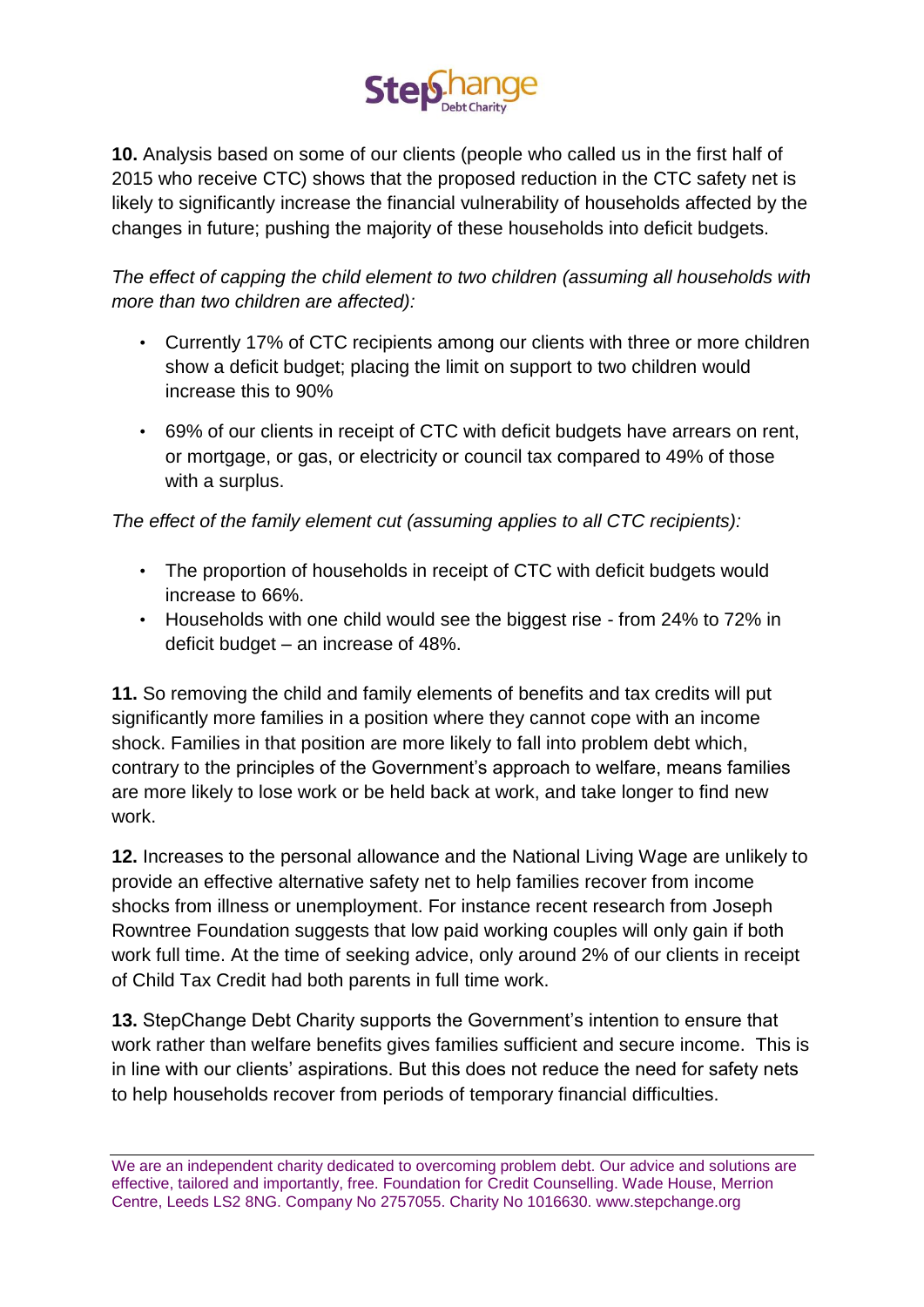

**14.** So we urge the Government to commit to ensuring that an effective safety net against income shocks remains a key outcome of welfare reform.

### **Mitigating the consequences of the proposed changes on the effectiveness of the Tax Credit and Universal Credit safety net**

**15.** The Government's policy objective of these changes is 'ensuring those on benefits face the same financial choices around the number of children they can afford as those supporting themselves in work'iv.

**16.** However it is clear that these proposals would also withdraw support from families who were previously supporting themselves through work until a life event reduced their income from work. The figures above demonstrate how the removal of this support increases the likelihood that working families falling on hard times will also fall into problem debt.

**17. Therefore we suggest an adjustment period of up to one year from the start of a claim period where claimants would continue to receive both a child element for CTC and Universal Credit for all their children and the family element.**

# **Changes to Support for Mortgage Interest (SMI) – Clauses 16 -18**

**18.** SMI is a key safety net for families facing an income shock who live in mortgaged property. It provides help with specified mortgage interest payments to claimants of Income Support, Income-based JSA, Income-related ESA and Pension Credit. There are similar provisions for Universal Credit claimants - but not where the claimant or their partner has any earned income, which we believe undermines the effectiveness of this safety net.

# **Changing the waiting period for SMI eligibility from 13 to 39 weeks**

**19.** The current SMI scheme includes a waiting period of 13 weeks between an individual being treated as entitled to the underlying means tested benefit and when they can start receiving support for housing costs through SMI. The Government has announced an intention to return to the 39 week waiting period in place before 2009, using a regulation making power in Clause 16(3).

**20.** We are concerned that this is forgetting the lessons learned in the previous decade, where Government sponsored research repeatedly highlighted gaps in the mortgage safety net, and the 39 week SMI wait in particular as a barrier to sustainable home ownership<sup>v</sup>. Evidence from the Joseph Rowntree Foundation suggests that 44% of SMI claimants developed arrears in the 39 week wait. After the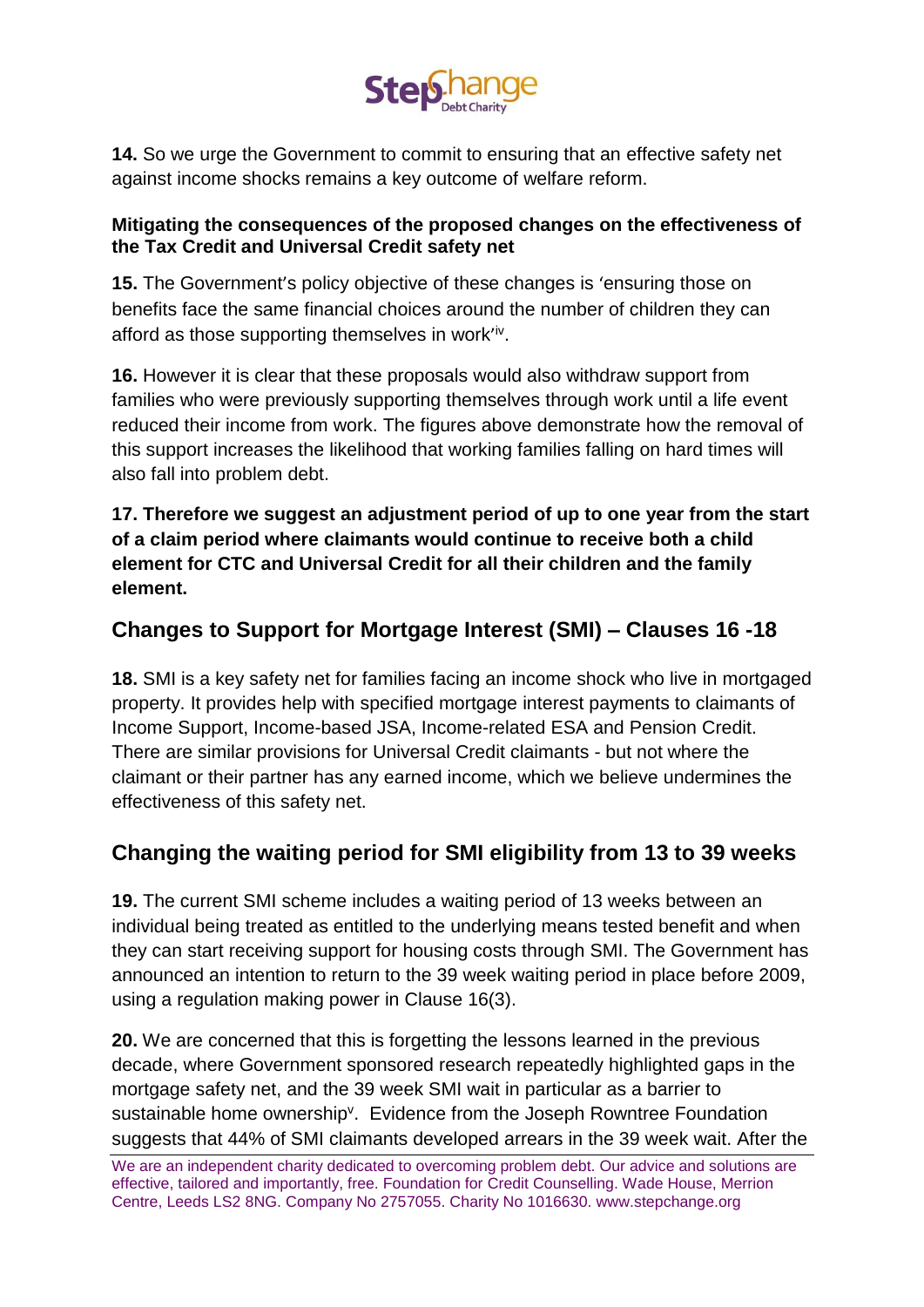

change back to a 13 week waiting period in 2009, research for both the Department for Work and Pensions<sup>vi</sup>, and the Department for Communities and Local Government<sup>vii</sup> found this had been effective in holding down arrears and possessions.

**21.** While we recognize that the economy is in better shape than when the waiting period was reduced, these insights remain valid both for homeowners falling into financial difficulty now and in the future.

**22.** We are concerned that moving the waiting period back to 39 weeks will significantly increase the number of families in danger of having their home repossessed in the event of an unexpected income shock. Based on analysis of our client base, 16% of families in severe problem debt would be driven further into arrears (and therefore face increasing danger of having their home repossessed) by changing the waiting period for SMI eligibility from 13 to 39 weeks.

**23.** We estimate the average mortgage interest costs potentially payable by the SMI scheme for homeowners with mortgage arrears who called StepChange Debt Charity in the first half of 2015 was £61.82 per week. This equates to around 54% of a couple's personal allowance for Jobseekers Allowance. If these homeowners had to seek support from the SMI scheme, the change from a 13 week to a 39 week waiting period (so a 26 week reduction in support) would represent a loss of £1,607 on average. This would accrue directly as mortgage arrears or possibly unsecured credit debt as financially vulnerable homeowners struggle to keep up with their mortgage.

**24.** However some homeowners would be likely to lose significantly more as a result of this change. 32% would face a loss in support of more than £2,000 and 14% would lose between £3,000 and £4,000. For households in need of help from the SMI scheme, this is likely to significantly increase arrears, increase the likelihood of repossession and push people further into unmanageable debt.

### **25. The experience of our clients leads us to believe that that the Welfare Reform and Work Bill should be amended to keep the SMI waiting period at 13 weeks.**

## **Changing SMI from a benefit to an interest-bearing loan, secured against the mortgaged property**

**26.** Turning SMI into a system of loans represents a significant change to the social security safety net. It moves from an insurance principle (pooling risks of life events such as unemployment or illness across society), to a credit principle where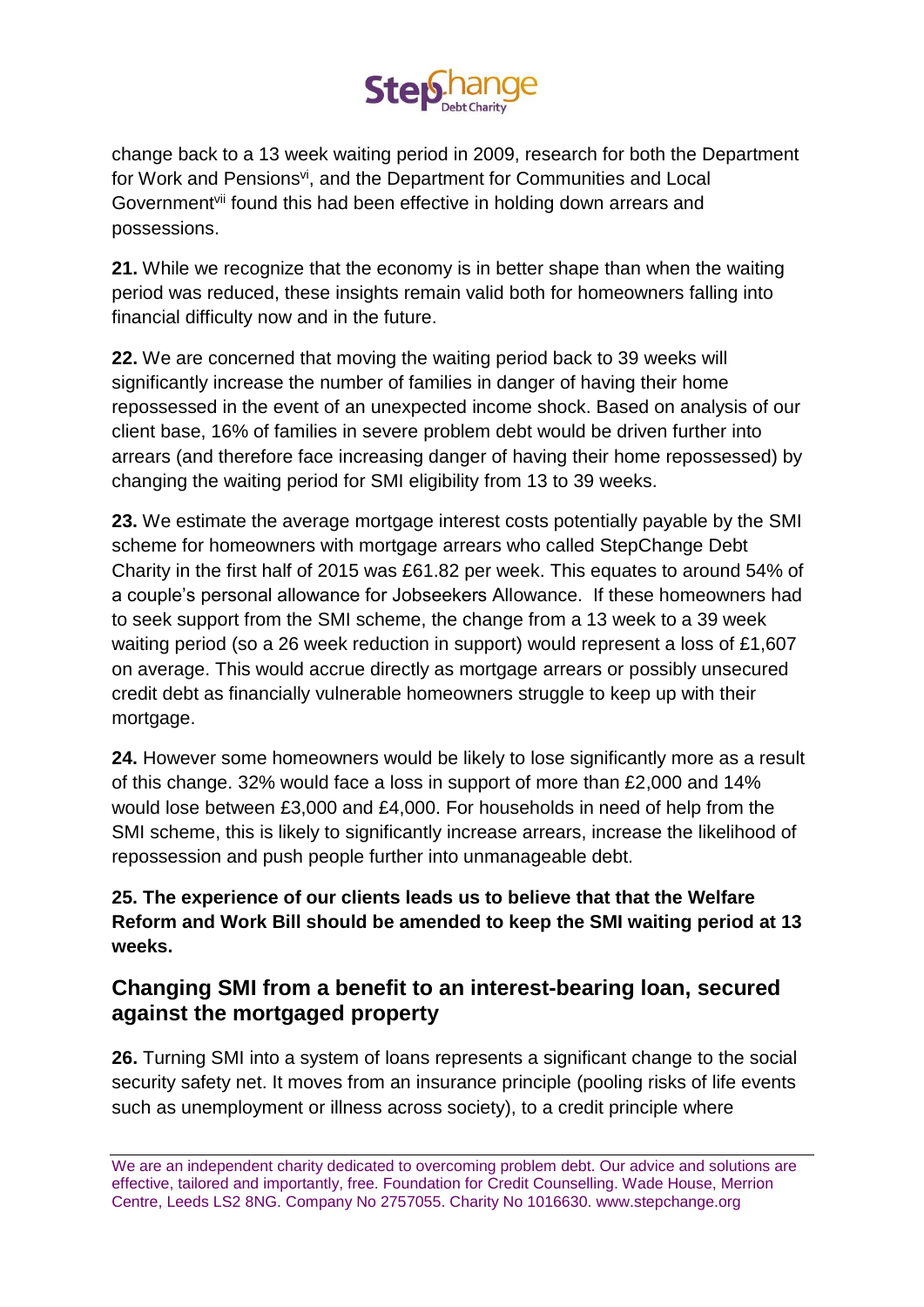

Government loans support to people in financial difficulty. StepChange Debt Charity is concerned about this change for several reasons.

**27. Credit is not a good safety net for ongoing living expenses when people are in financial difficulty**. Every day we see cases where people have used credit to keep up with living expenses like housing costs, food and fuel. In contrast to sustainable, affordable credit used for smoothing larger expenses, this tends to deepen financial difficulties and make debt problems harder to deal with. It is not clear that the impact assessment has sufficiently considered the consequences of extending credit on the terms suggested to financially vulnerable households to meet their housing costs.

**28. A system of quasi commercial loans will undermine the effectiveness of the mortgage safety net**. These loans, charged against the property, would increase homeowners' indebtedness in an uncertain and (in the short term) open ended way at a time when homeowners will be financially very vulnerable. People who use credit as all or part of how they cope with an income shock are between 8 and 20 times more likely to fall into problem debt than people who use savings or welfare safety nets. Substituting credit for welfare in a further part of the system will lead to more problem debt.

**29. Double debt jeopardy:** The current limits on the SMI scheme (paid at a standard mortgage interest rate and mortgage balance capped at £200,000) mean that many borrowers will not get their full interest costs met by an SMI loan. For instance 12% of StepChange Debt Charity clients with mortgage arrears would have a shortfall in mortgage interest because of the £200,000 cap if they needed to draw on SMI support. This creates double debt jeopardy – debts will accrue through the SMI loan, while mortgage arrears continue to grow as people can't afford the rest of their monthly payments.

**30. Greater risk of negative equity:** Research by Oxford University has shown that negative equity is a prime driving force behind voluntary possession<sup>viii</sup>. Securing SMI loans against property may well create or increase negative equity.

**31. Increasing recourse to high cost unsecured credit:**, in the years leading up to the credit crunch debt advice providers saw many examples of homeowners with mortgage arrears or facing repossession turning to subprime lenders or quick sale and 'sale and rent back' companies for help, often suffering detriment as a resultix.

**32. Worsening the "debt barrier" to work:** The additional indebtedness on those households forced to repay SMI loans may delay their recovery from financial

We are an independent charity dedicated to overcoming problem debt. Our advice and solutions are effective, tailored and importantly, free. Foundation for Credit Counselling. Wade House, Merrion Centre, Leeds LS2 8NG. Company No 2757055. Charity No 1016630. www.stepchange.org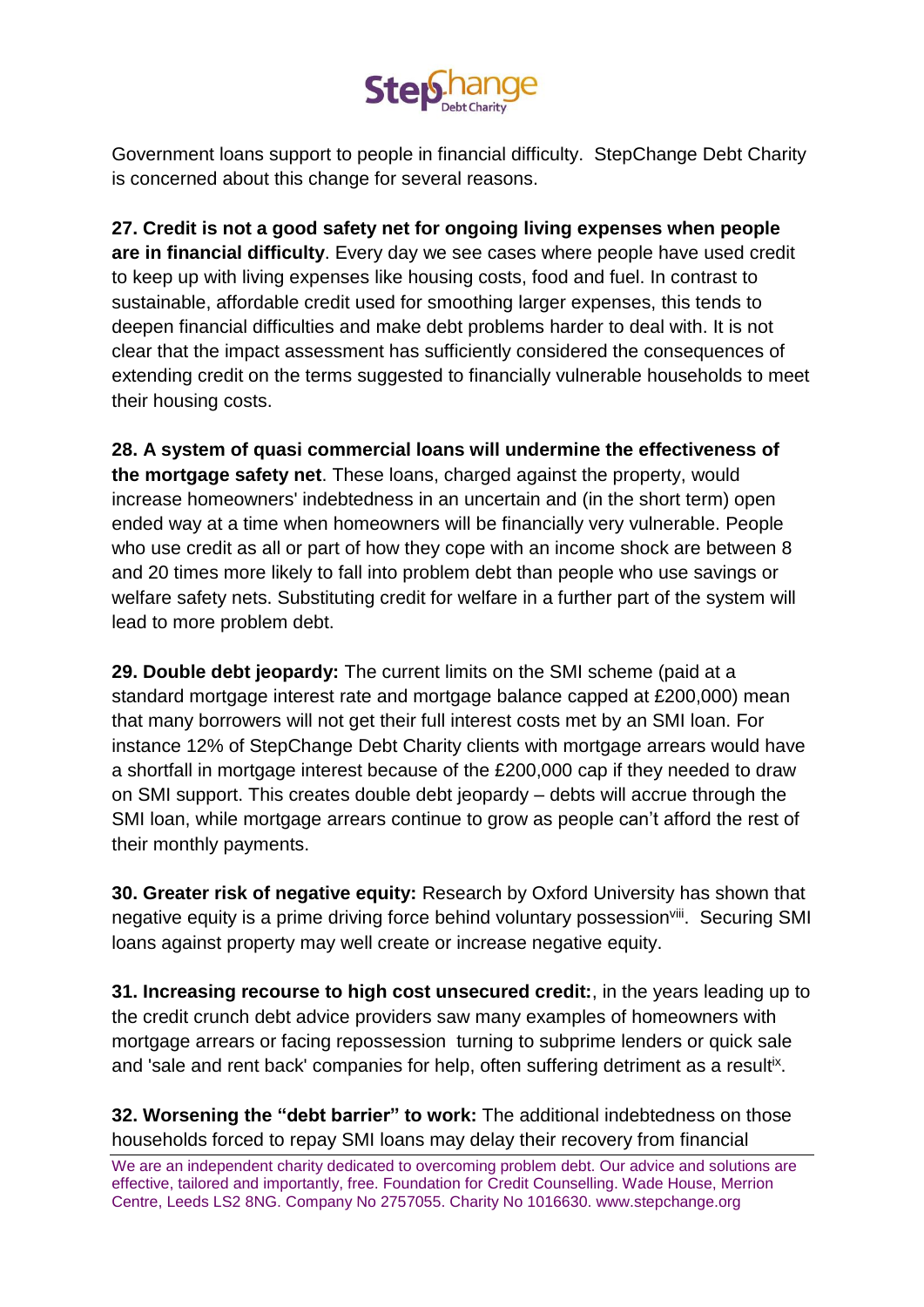

difficulties and prolong their financial vulnerability. People in financial difficulty repeatedly tell us how worries about their debts undermine their confidence and ability to find work. Worries about the level and timing debt repayments required by creditors can also become a significant disincentive to work – 48 % of out of work people with debts told us they were worried about higher debt repayments when they got back in work.

**33.** The policy objectives for the SMI loan proposals state that 'Support for homeowners... when unemployed or sick is fair, but it is unfair to the taxpayer to subsidise assets for the homeowner'. x

**34.** But people will seek help from the SMI scheme to cover **temporary** periods of unemployment or illness. In these cases the SMI scheme is supporting continued occupation of a home rather than subsidising asset accumulation. It is also clear that a number of Government initiatives employ public resources to help people into homeownership. Helping homeowners retain homeownership through periods of temporary hardship seems a necessary and equally fair object of public policy.

**35.** Furthermore in the recent past Right to Buy borrowers were the most likely to experience arrears and payment problems, according to the Financial Services Authority, who found 41% of current RTB borrowers had a record of payment problems of some kind<sup>xi</sup>. An effective SMI safety can help protect the Government's investment in home ownership.

**36.** So for these reasons we do not believe that the Government has made the case for the policy objective or the SMI loan proposals, **at least for support for people in temporary financial difficulty**.

**37.** For people claiming SMI support for a prolonged period the situation may be different, as housing assets will tend to accumulate value in the long term and people will have time and more options to adjust their housing situation and deal with an outstanding mortgage. **Therefore we believe that the SMI loan proposals should be amended so that SMI support would remain as a benefit, not a loan, for up to the first 12 months of a period of SMI support.** This would ensure that the SMI scheme continues to help homeowners in temporary financial difficulty stay in their homes while avoiding the possible negative consequences described above.

**38.** In addition we would ask the Government to give a commitment on the following points:

• **The Government should commit that no one will lose their home as a result of an SMI loan**